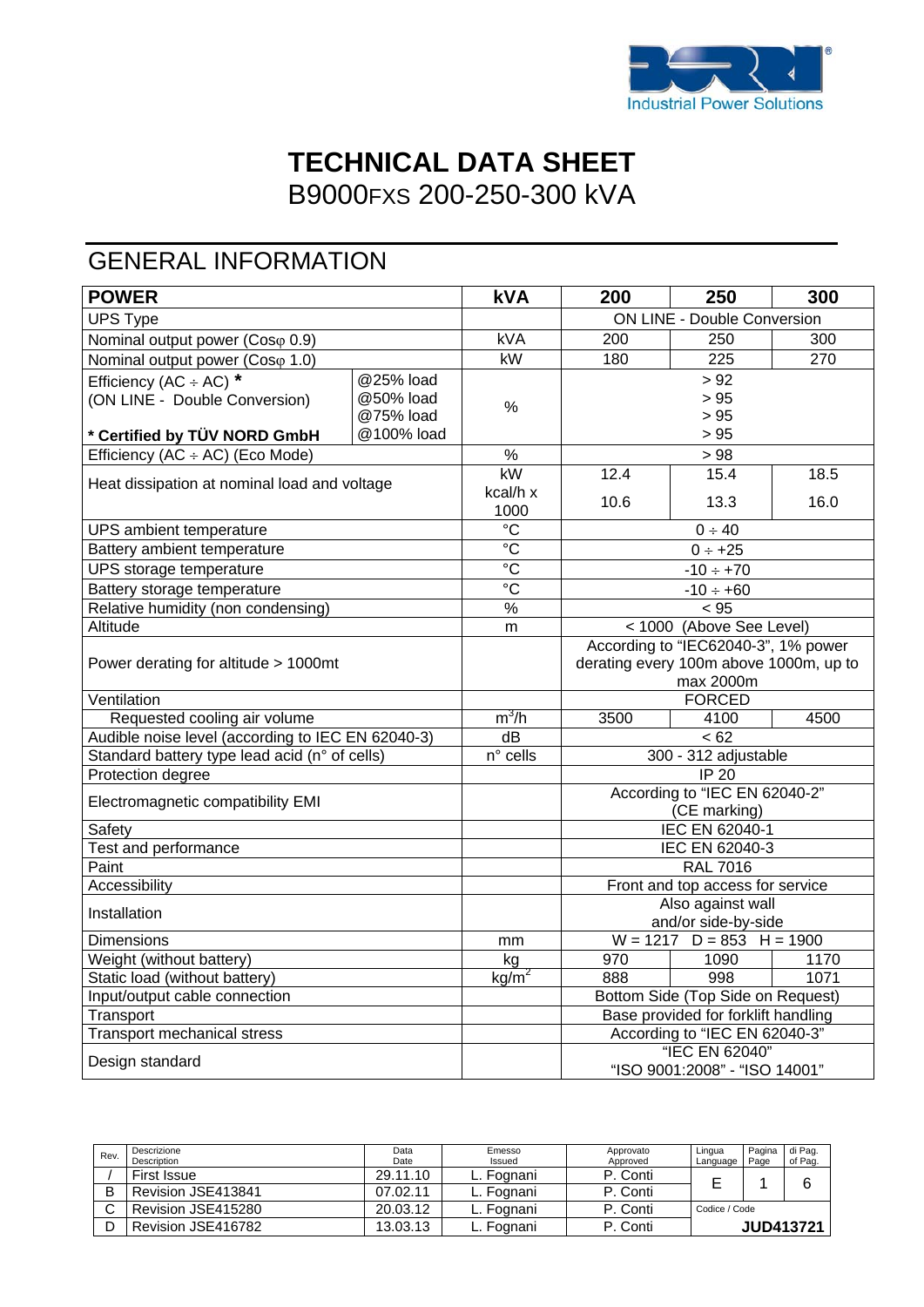| Free contact interface         | Standard to remotize the following contact:<br>EPO - MBCB - BCB - DIESEL MODE |
|--------------------------------|-------------------------------------------------------------------------------|
| Serial communication interface | Standard: RS232 - USB<br>Optional: RS485 (Mod-Bus protocol)                   |
| Parallel configuration         | Up to 5+1 (redundant parallel)<br>Up to 6 (power parallel)                    |

#### BLOCK DIAGRAM



- 1. Input mains (separate for by-pass and rectifier)
- 2. Rectifier and battery charger
- 3. External battery
- 4. Inverter
- 5. Emergency line (by-pass) with optional backfeed contactor
- 6. Inverter (SSI) and by-pass (SSB) static switch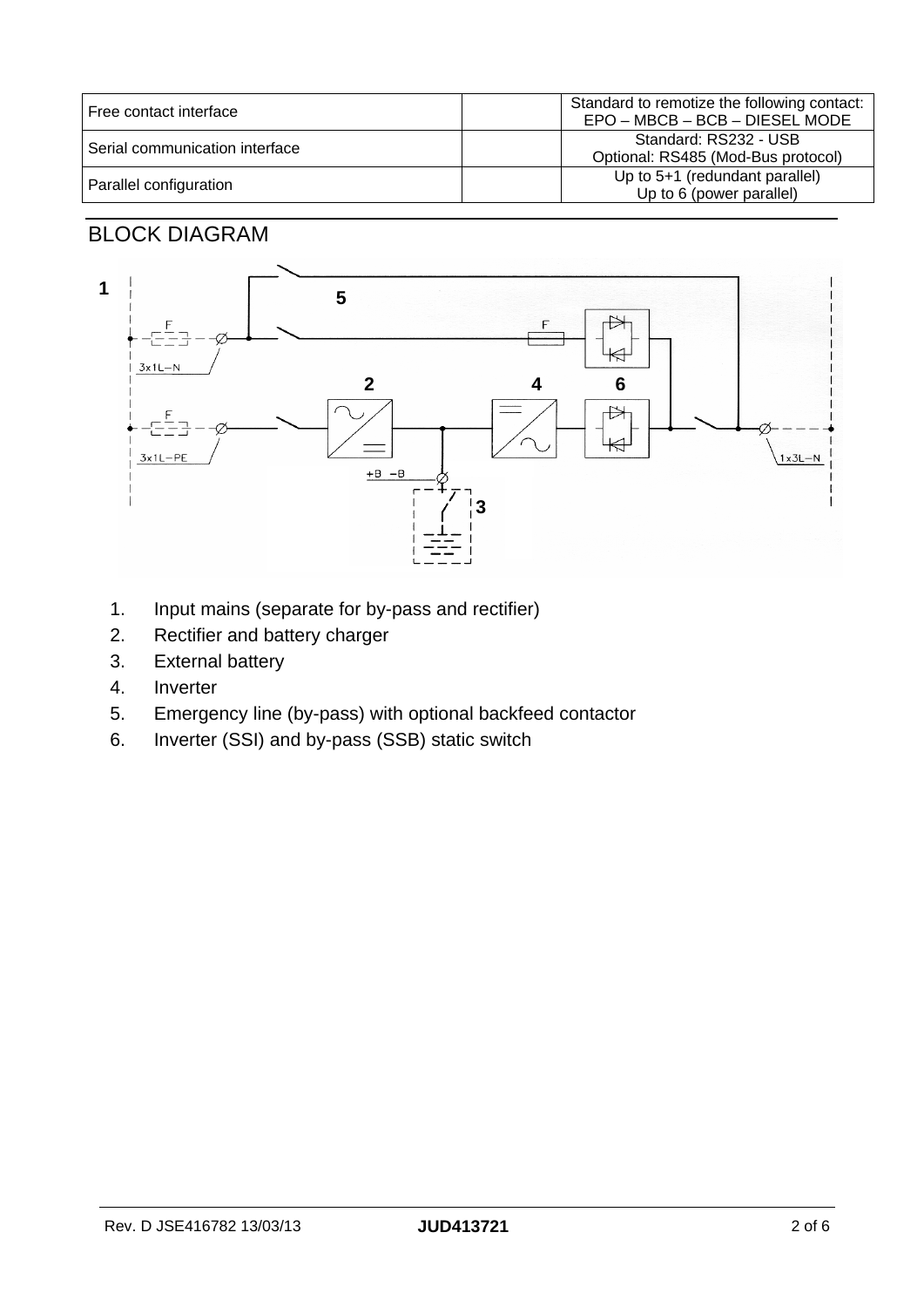## UPS INPUT: RECTIFIER AND BATTERY CHARGER

| <b>POWER</b>                                       |            | <b>kVA</b> | 200                      | 250                           | 300 |  |
|----------------------------------------------------|------------|------------|--------------------------|-------------------------------|-----|--|
| Input                                              |            |            | Three-phase              |                               |     |  |
| Nominal Input Voltage                              |            | Vac        |                          | 400                           |     |  |
| Range                                              |            | %          |                          | $-20/+15$                     |     |  |
| Input Frequency                                    |            | Hz         |                          | $50 - 60$                     |     |  |
| Range                                              |            |            |                          | $\pm 5$ / $\pm 10$ adjustable |     |  |
| Input Power Factor                                 |            |            |                          | > 0,99                        |     |  |
| Input Current THD at nominal voltage               | @25% load  |            |                          | < 10                          |     |  |
| and THDV < 0.5% *                                  | @50% load  | %          | < 7                      |                               |     |  |
|                                                    | @75% load  |            |                          | < 5                           |     |  |
| * Certified by TÜV NORD GmbH                       | @100% load |            | $<$ 3                    |                               |     |  |
| DC Output Voltage Accuracy                         |            | $\%$       |                          | $+/- 1$                       |     |  |
| DC Output Voltage Ripple                           |            | $%$ rms    | 1                        |                               |     |  |
| <b>Battery Recharging Characteristic</b>           |            |            | IU (DIN 41773)           |                               |     |  |
| Maximum recharging current                         |            |            |                          |                               |     |  |
| - at nominal load                                  |            | A          | 30                       | 40                            | 40  |  |
| - with DCM function (max current)                  |            |            | 100                      | 100                           | 100 |  |
| AC-DC converter type                               |            |            | PFC IGBT                 |                               |     |  |
| Input protection                                   |            |            | <b>Fuses</b>             |                               |     |  |
| Nominal Current Absorbed from Mains                |            |            |                          |                               |     |  |
| (at nominal load and Battery charged)              |            | A          | 275                      | 342                           | 413 |  |
| Maximum Current Absorbed from Mains                |            |            |                          |                               |     |  |
| (at nom. load, max. recharging current and nominal |            | Α          | 312                      | 392                           | 463 |  |
| input voltage)                                     |            |            |                          |                               |     |  |
| Sectable walk-in                                   |            | sec        | Sectable from 5" to 30"  |                               |     |  |
| Sectable hold-off                                  |            | sec        | Sectable from 1" to 300" |                               |     |  |

## **BATTERY**

| <b>POWER</b>                                              | <b>kVA</b> | 200                                                  | 250 | 300 |
|-----------------------------------------------------------|------------|------------------------------------------------------|-----|-----|
| Type (standard) other on request                          |            | <b>Lead Sealed</b><br>maintenance free               |     |     |
| Number of Cells                                           |            | $300 - 312$ adjustable                               |     |     |
| Floating Voltage at 25°C                                  | Vdc        | 680 for 300 cells, 707 for 312 cells<br>(adjustable) |     |     |
| Minimum Discharge Voltage                                 | Vdc        | 496 for 300 cells, 516 for 312 cells<br>(adjustable) |     |     |
| Inverter input power<br>(at nominal Load)                 | kW         | 186                                                  | 232 | 280 |
| Inverter input current<br>(at nominal load - minimum Vdc) | A          | 377                                                  | 470 | 565 |
| Battery Protection (external to the UPS)                  |            | Wall mounted fused switch box on request             |     |     |
| <b>Battery Test</b>                                       |            | Included as standard                                 |     |     |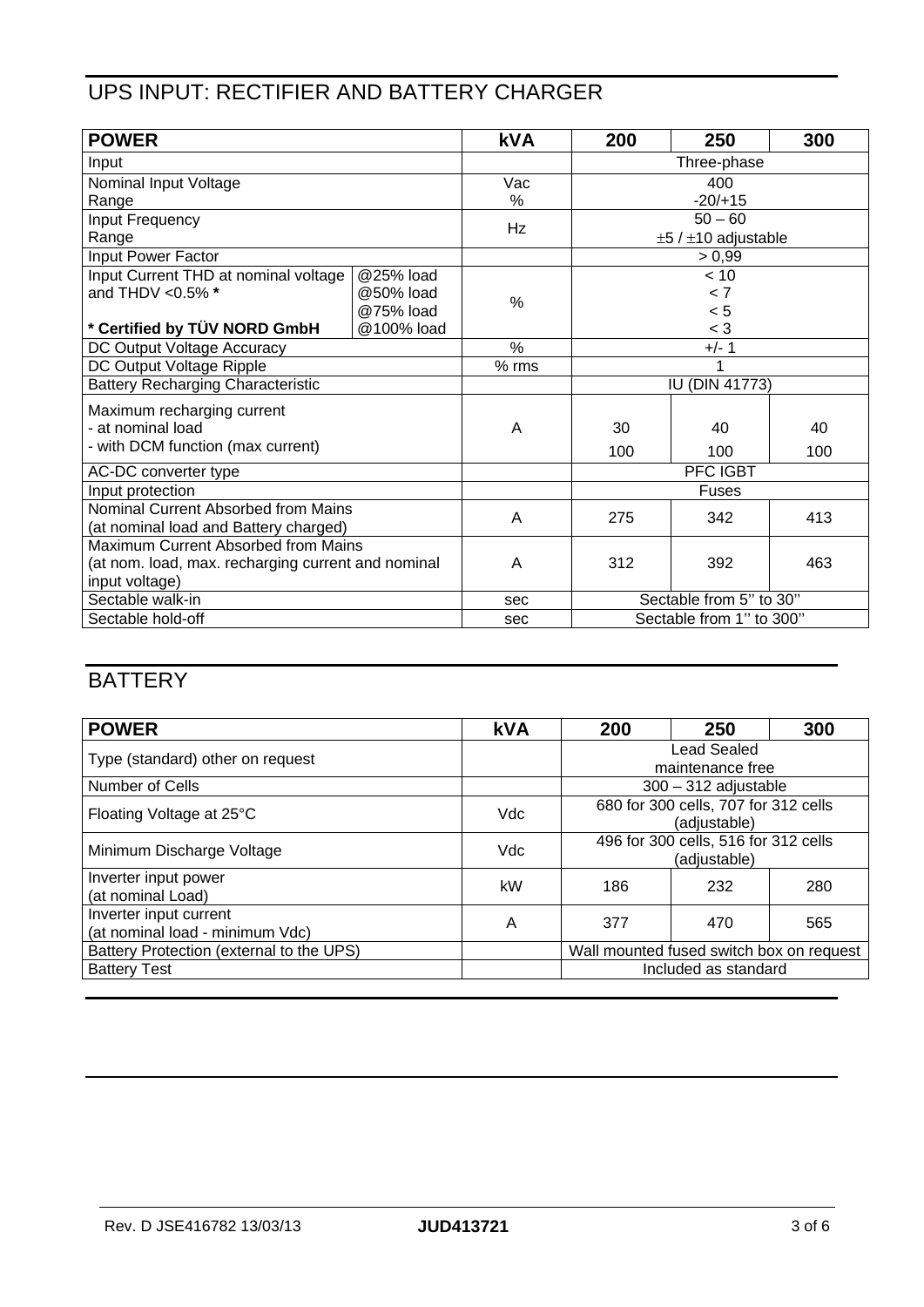### UPS OUTPUT: INVERTER

| <b>POWER</b>                                  |            | <b>kVA</b> | 200                            | 250                                                                  | 300 |  |
|-----------------------------------------------|------------|------------|--------------------------------|----------------------------------------------------------------------|-----|--|
| <b>Inverter Bridge</b>                        |            |            | <b>IGBT</b>                    | (High Frequency PWM)                                                 |     |  |
| Nominal output power (Coso 0.9)               |            | <b>kVA</b> | 200                            | 250                                                                  | 300 |  |
| Nominal output power (Coso 1.0)               |            | kW         | 180                            | 225                                                                  | 270 |  |
|                                               | @25% load  |            |                                | > 92                                                                 |     |  |
|                                               | @50% load  | $\%$       |                                | > 96                                                                 |     |  |
| Efficiency ( $DC \div AC$ )                   | @75% load  |            | > 96                           |                                                                      |     |  |
|                                               | @100% load |            | > 96                           |                                                                      |     |  |
| Output                                        |            | Vac        |                                | Three-phase + Neutral                                                |     |  |
| Nominal Output Voltage - (selectable)         |            |            |                                | 380-400-415                                                          |     |  |
| <b>Output Voltage Stability</b>               |            |            |                                |                                                                      |     |  |
| - Static (Balanced Load)                      |            | $\%$       | $+/- 1$                        |                                                                      |     |  |
| - Static (Unbalanced Load)                    |            | %          |                                | $+/- 2$                                                              |     |  |
| - Dynamic (Step Load 20%÷ 100% ÷20%)          |            | $\%$       |                                | $+/- 5$                                                              |     |  |
| - Output Volt. Recovery Time(after step load) |            | ms         |                                | < 20                                                                 |     |  |
| - IEC EN 62040-3                              |            |            |                                | Class 1                                                              |     |  |
| Phase Angle Accuracy                          |            |            |                                |                                                                      |     |  |
| - Balanced Load                               |            | $\circ$    |                                | $+/- 1$ Degree                                                       |     |  |
| - 100% Unbalanced Load                        |            |            | +/- 2 Degrees                  |                                                                      |     |  |
| Output Frequency -Hz (selectable)             |            | Hz         | $50 - 60$                      |                                                                      |     |  |
| <b>Output Frequency Stability</b>             |            | Hz         |                                |                                                                      |     |  |
| - Free Running Quartz Oscillator              |            | Hz         |                                | ± 0.001<br>$\pm 2$ (other on request)                                |     |  |
| - Inverter Sync. with Mains                   |            | Hz/s       |                                |                                                                      |     |  |
| - Slew rate                                   |            |            |                                | 1                                                                    |     |  |
| Nominal Output Current (@ 400 Vac output)     |            |            |                                |                                                                      |     |  |
| - $Cos\varphi$ 0.9 (leading and lagging)      |            | A          | 290                            | 362                                                                  | 435 |  |
| - Coso 1 (purely resistive load)              |            |            | 260                            | 326                                                                  | 390 |  |
|                                               |            |            | $10$ min                       | $>100\%125\%$                                                        |     |  |
|                                               |            |            |                                | $>125\%150\%$<br>1 min<br>>150%199%                                  |     |  |
| <b>Overload Capability</b>                    |            |            | 10 <sub>s</sub>                |                                                                      |     |  |
|                                               |            |            | 100ms                          | at 200%                                                              |     |  |
| <b>Short Circuit Current</b>                  |            |            |                                |                                                                      |     |  |
|                                               |            | A          | 462                            | 580                                                                  | 694 |  |
| <b>Short Circuit</b>                          |            |            |                                | Elect. short circuit protection, current<br>limited at above values. |     |  |
|                                               |            |            |                                |                                                                      |     |  |
|                                               |            |            | Automatic stop after 5 seconds |                                                                      |     |  |
| Selectivity                                   |            |            |                                | Within 1/2 cicle (Fuse gl 20% In)                                    |     |  |
| Output Waveform                               |            |            |                                | Sinusoidal                                                           |     |  |
| Output Harmonic Distortion                    |            |            |                                |                                                                      |     |  |
| - Linear Load                                 |            | $\%$       |                                | < 1                                                                  |     |  |
| - Non Linear Load                             |            |            |                                | < 5                                                                  |     |  |
| - IEC EN 62040-3                              |            |            |                                | Fully compliant                                                      |     |  |
| Max Crest Factor without derating             |            |            |                                | 3:1                                                                  |     |  |

 $\overline{\phantom{a}}$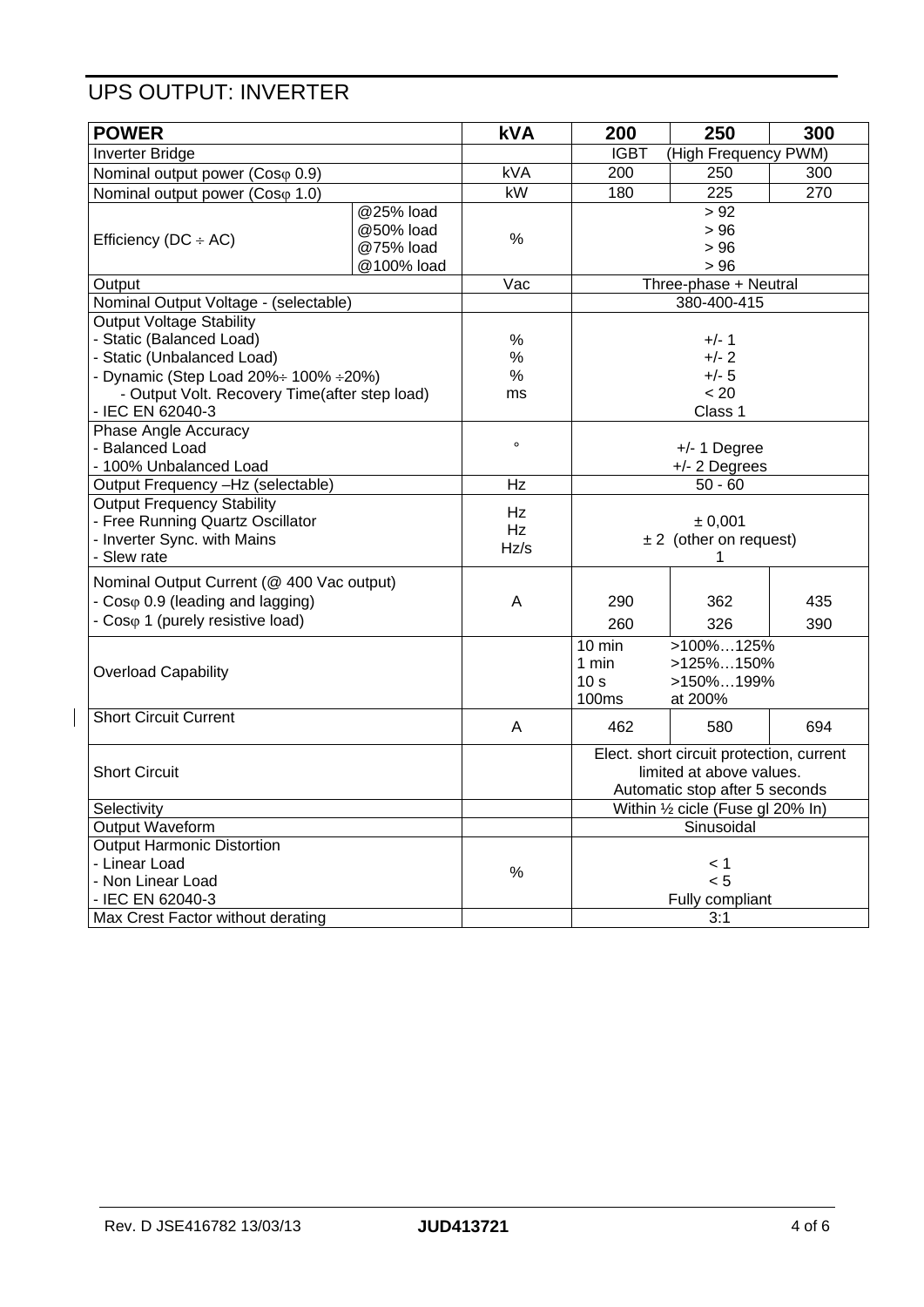### UPS OUTPUT: BYPASS

| <b>Automatic Static By-Pass</b>                    |      | <b>Electronic Thyristor Switch</b>          |
|----------------------------------------------------|------|---------------------------------------------|
| Protection                                         |      | <b>Fuses</b>                                |
| <b>Bypass</b>                                      | Vac  | Triphase + Neutral                          |
| Nominal Voltage (selectable)                       | Vac  | 380-400-415                                 |
| Range                                              | $\%$ | ±10                                         |
| Nominal Frequency (selectable)                     | Hz   | $50 - 60$                                   |
| Range                                              | $\%$ | $\pm$ (1÷5) $\pm$ 10 adjustable             |
| Transfer mode                                      |      | Without interruption                        |
|                                                    |      | In case of :                                |
|                                                    |      | - Static Switch test                        |
| Transfer inverter $\rightarrow$ automatic bypass   |      | - Inverter test                             |
|                                                    |      | - Inverter not operating                    |
|                                                    |      | - Battery end of discharge                  |
|                                                    |      | - Automatic                                 |
| Retransfer automatic bypass $\rightarrow$ inverter |      | - Block on bypass after 6 tranfers within 2 |
|                                                    |      | minutes, reset by front panel               |
| <b>Overload Capability</b>                         | $\%$ | 150 Continuously                            |
|                                                    |      | 1000 For 1 Cycle                            |
|                                                    |      | Standard:                                   |
| <b>Manual By-Pass</b>                              |      | - Electronically controlled                 |
|                                                    |      | - No break                                  |